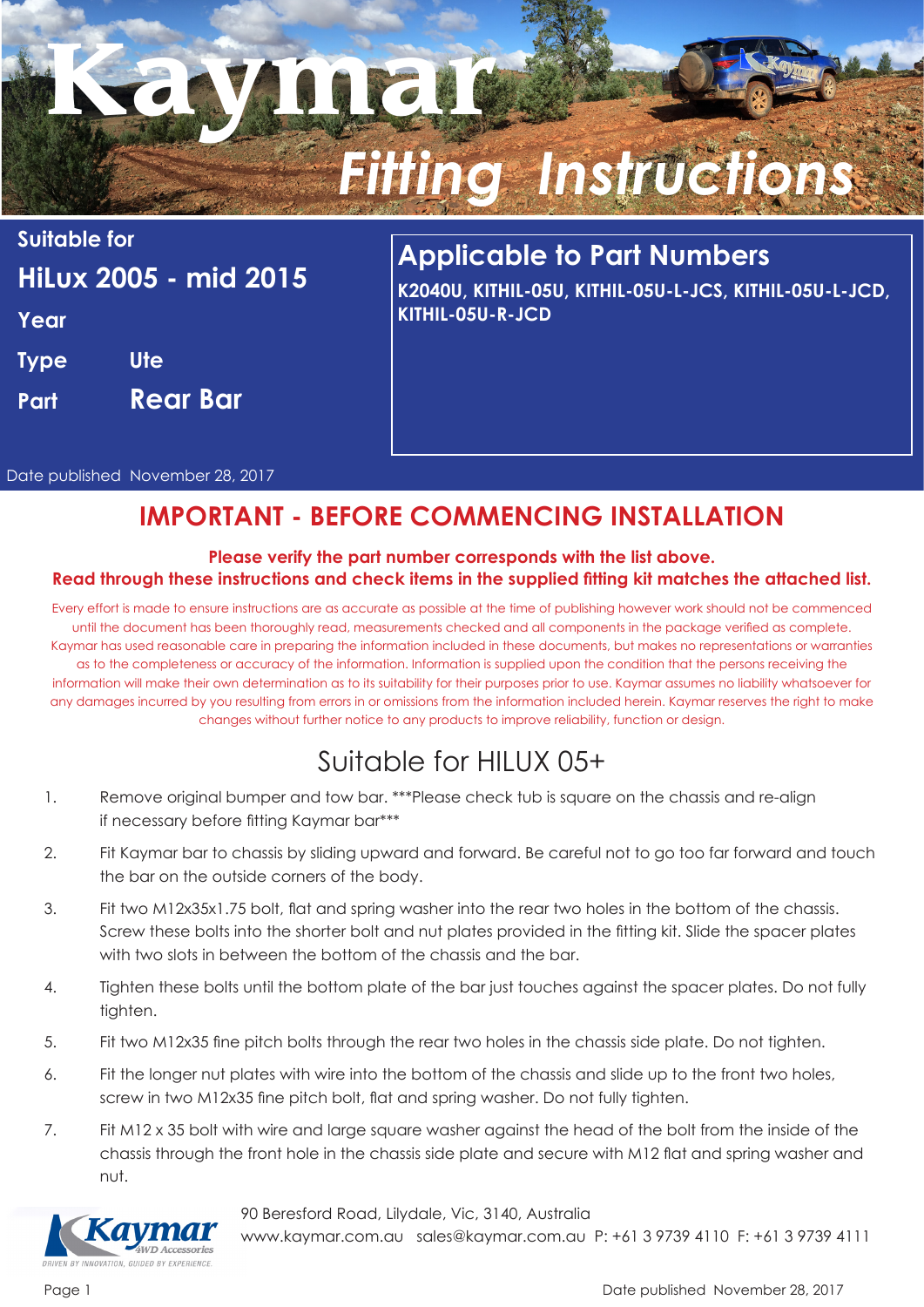

- 8. Tighten all bolts starting with the four in the bottom of the chassis.
- 9. Splice wiring for bar lights and trailer plug into original vehicle wiring.

|                 | Original Vehicle Wiring | LED Lights   |
|-----------------|-------------------------|--------------|
| Left indicator  | Green/Black             | Yellow       |
| Right indicator | Green/Yellow            | Yellow       |
| Tail light      | Green                   | <b>Brown</b> |
| Stop light      | Green/White             | Red          |
| Earth           | <b>Black/White</b>      | White        |
| Reverse         | Red/Blue                | <b>Black</b> |

10. Fit chequer plate using M6 coach bolts, washers and nuts.

For wheel carrier or jerry can holder fitting see separate sheet.

## **BK2040 HILUX 05+ REAR BAR**

- QUANTITY DESCRIPTION
- 2 BOLT ON WIRE M12 X 35 X 1.75 300 MM WIRE
- 2 PACKER 5MM 50 X 50
- 14 WASHER FLAT M12 X 30 HD
- 14 WASHER SPRING M12
- 8 BOLT M12 X 35 X 1.25 FINE THREAD
- 2 NUT M12 X 1.75
- 2 NUTS ON PLATE M12 X 1.25 X 2 FINE THREAD ON 300 MM WIRE
- 4 BOLT M12 X 35 X 1.75
- 2 PACKER DOUBLE SLOT 3MM 70 X 50 "M" (HILUX SPECIFIC)
- 2 BACKING PLATE 2 X 12 X 1.75 NUTS WELDED ON



*backing\_plate\_2x\_12x1.75\_ nuts\_welded\_on*





*slot\_3mm\_70x50\_M*



*bolt\_on\_wire\_M12x35x1.75\_300mm\_wire*

*packer\_5mm\_50x50 nuts\_on\_plate\_M12x1.25x2\_fine\_thread\_ on\_300mm\_wire*

Page 2 Date published November 28, 2017